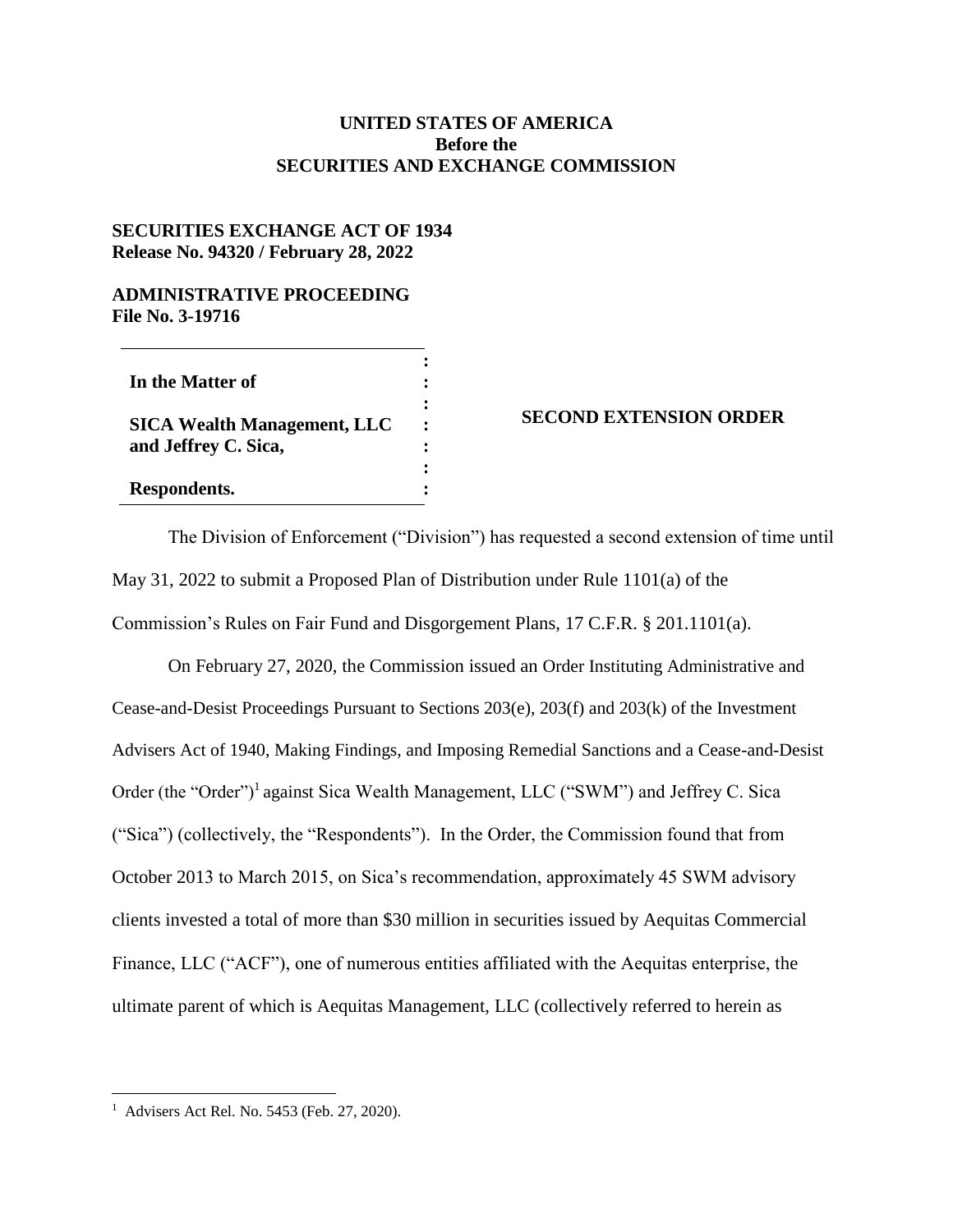"Aequitas"). The Order also found that from October 2013 to November 2015 (the "relevant period"), SWM and Sica failed to provide these advisory clients material facts regarding compensation that Aequitas provided to SWM and another firm owned and controlled by Sica, (the "Affiliated Adviser"), which created conflicts of interest relating to SWM's and Sica's recommendations that clients invest in Aequitas securities. Specifically, Aequitas paid SWM and the Affiliated Adviser a total of approximately \$2 million during the relevant period pursuant to consulting agreements and a loan agreement (collectively referred to as the "Aequitas agreements"). The Aequitas agreements and the resulting compensation should have been disclosed to clients so that they could fairly evaluate the conflicts in deciding whether to invest in Aequitas securities. By failing to disclose these facts to advisory clients, SWM and Sica violated Section 206(2) of the Advisers Act.

The Commission ordered the Respondents to pay \$236,029.19 in disgorgement, \$62,664.23 in prejudgment interest, and collectively \$110,000.00 in civil money penalties, for a total of \$408,693.42, to the Commission. The Commission also created a Fair Fund, pursuant to Section 308(a) of the Sarbanes-Oxley Act of 2002, so the penalties paid, along with the disgorgement and interest paid, can be distributed to harmed investors (the "Fair Fund").

The Fair Fund consists of the \$408,693.42 paid by the Respondents. The Fair Fund has been deposited in an interest-bearing account at the U.S. Department of the Treasury's Bureau of the Fiscal Service, and any accrued interest will be for the benefit of the Fair Fund.

On August 6, 2021, the Division of Enforcement, pursuant to delegated authority, issued an order granting the Division an extension of time until February 28, 2022 to submit a proposed plan of distribution to allow Commission staff additional time to verify eligible investor contact

2